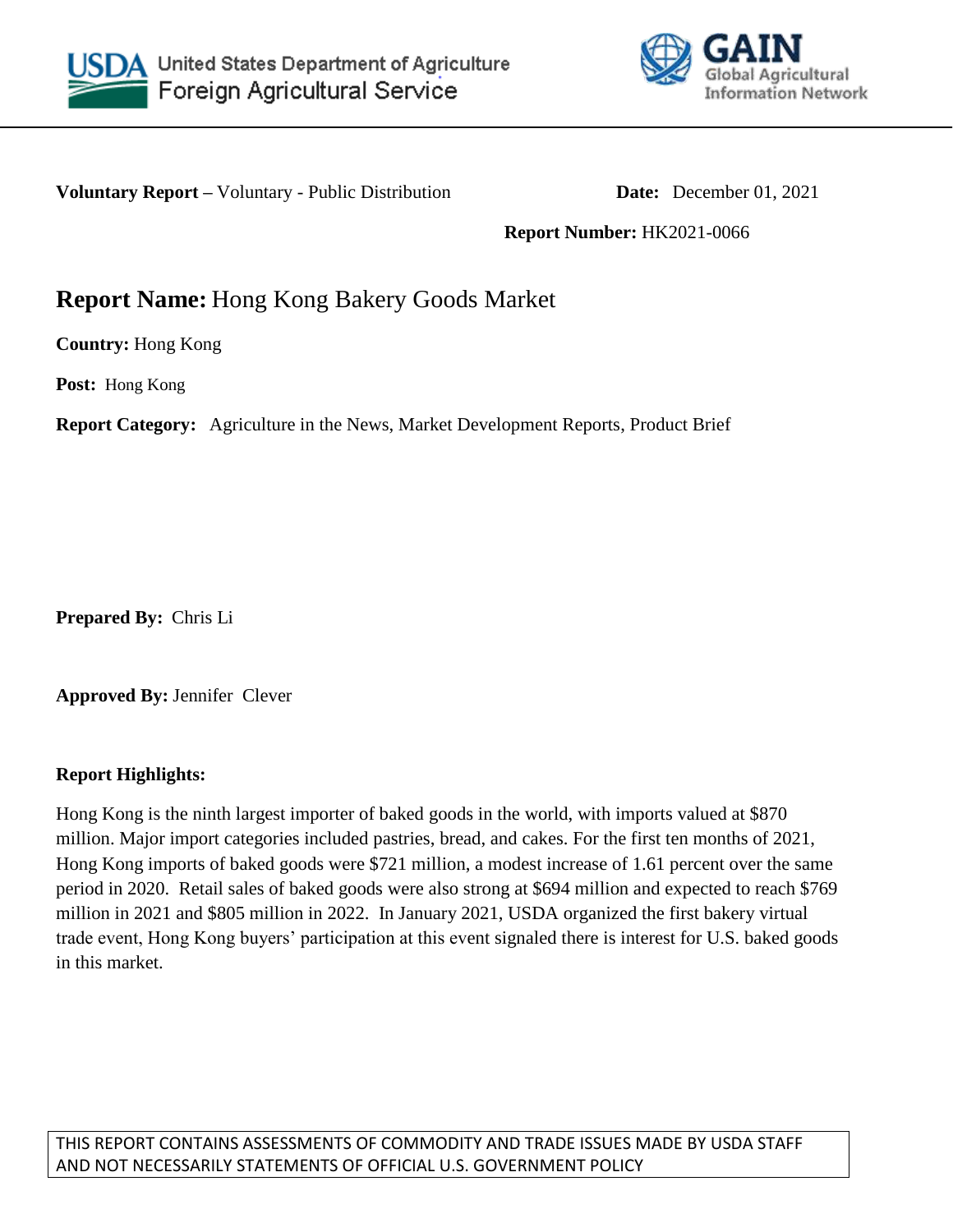## **SECTION I. BAKERY GOODS TRADE IN HONG KONG**

Hong Kong has a population of 7.5 million people. In 2020, its per capita GDP was \$46,701 one of the highest in Asia. Due to limited arable land, Hong Kong imports around 95 percent of its food, including bakery goods. In 2020, Hong Kong's global imports of bakery goods were close to \$870 million. Bread, pasta, cookies, and cereals are key bakery goods and Hong Kong imports of these products were close to \$870 million in 2020. China and Japan were the two largest suppliers holding 37 percent and 20 percent of Hong Kong's market share respectively. The United States was the ninth largest supplier. Although, the value of imports from most supplier countries slowed in 2020, imports of baked goods from South Korea, Taiwan, and Italy grew.

|                       | ---- <del>.</del> |      |      |      |      |            |
|-----------------------|-------------------|------|------|------|------|------------|
| <b>Supplier</b>       | 2016              | 2017 | 2018 | 2019 | 2020 | 2020 Share |
| World                 | 892               | 861  | 930  | 886  | 870  | 100%       |
|                       |                   |      |      |      |      |            |
| China                 | 337               | 328  | 361  | 330  | 324  | 37%        |
| Japan                 | 152               | 154  | 178  | 172  | 174  | 20%        |
| South Korea           | 43                | 42   | 42   | 41   | 56   | 6%         |
| Taiwan                | 37                | 33   | 41   | 41   | 47   | 5%         |
| Indonesia             | 51                | 40   | 37   | 39   | 37   | 4%         |
| Thailand              | 31                | 30   | 31   | 36   | 37   | 4%         |
| <b>United Kingdom</b> | 24                | 32   | 38   | 30   | 31   | 4%         |
| Italy                 | 22                | 23   | 23   | 22   | 27   | 3%         |
| <b>United States</b>  | 29                | 26   | 26   | 31   | 24   | 3%         |
| Malaysia              | 20                | 17   | 18   | 17   | 16   | 2%         |
| Rest of World         | 146               | 134  | 134  | 127  | 97   | 11%        |

**Table 1 – Hong Kong Imports of Bakery Goods**<sup>1</sup> **(\$ million)**



**Chart 1 – Hong Kong Imports of Bakery Goods**<sup>2</sup> **(Million USD)**

<sup>1</sup> Trade Data Monitor

 $\overline{a}$ 

<sup>2</sup> Trade Data Monitor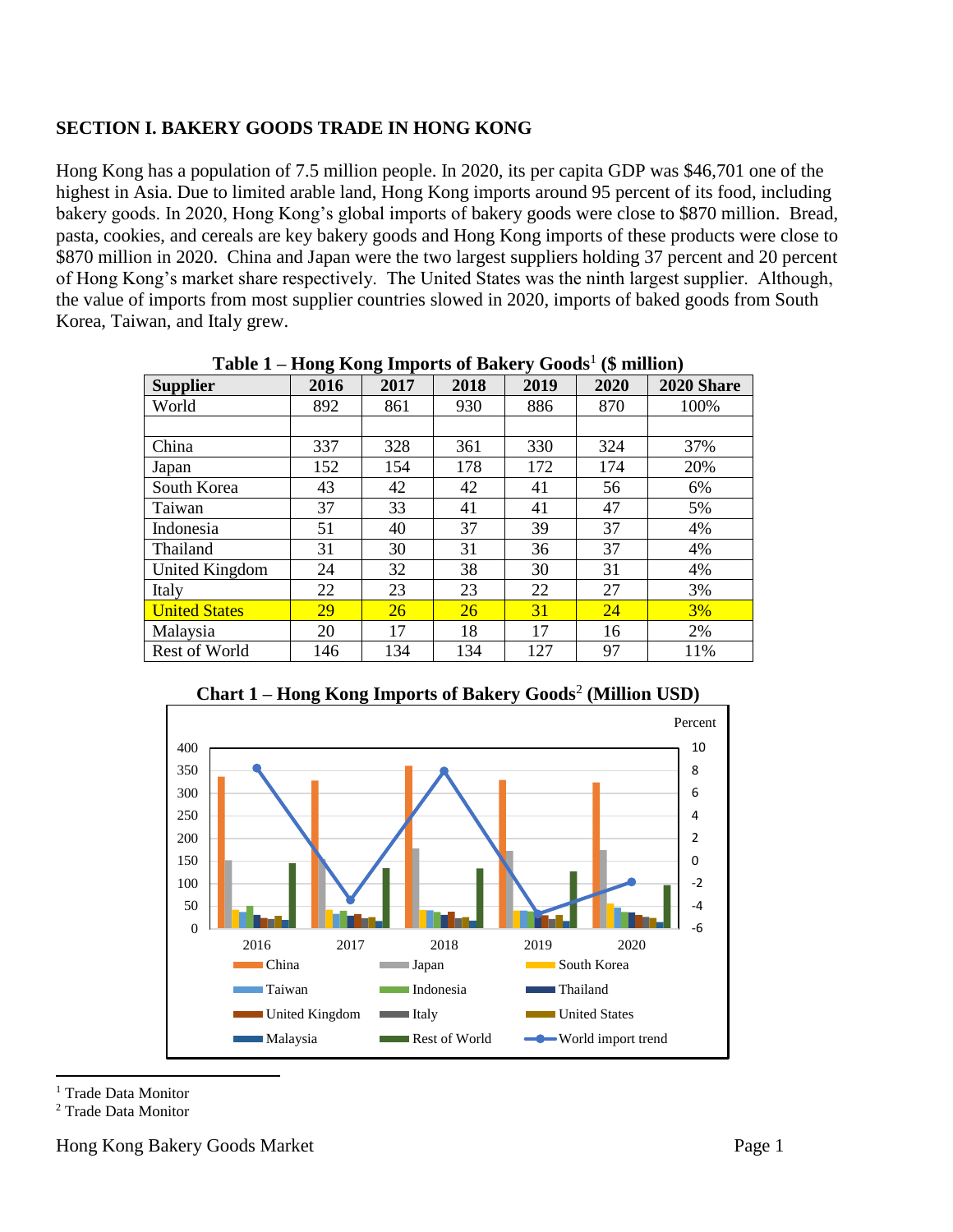# **SECTION II. BAKERY GOODS RETAIL SALES**

Hong Kong sales of baked goods in 2020 were \$694 million and forecast sales for 2025 are \$882 million. Major categories of bakery goods are pastries, bread, and cakes.

| * * * * * *<br>Hong Hong Dance ( Goods Retain Dance |                                  |              |  |  |  |
|-----------------------------------------------------|----------------------------------|--------------|--|--|--|
| Category                                            | 2020 Sales (\$ million)          | <b>Share</b> |  |  |  |
| Pastries                                            | 279                              | 40%          |  |  |  |
| <b>Bread</b>                                        | $\mathcal{V} \mathcal{I} \Delta$ | 32%          |  |  |  |
| Cakes                                               | 82                               | 26%          |  |  |  |

#### **Table 2 – Hong Kong Bakery Goods Retail Sales**<sup>3</sup>

| <b>Supplier</b>    | <b>Share</b> |  |
|--------------------|--------------|--|
| Garden             | 29.9%        |  |
| Maxim's            | 4.3%         |  |
| Dairy Farm         | 2.7%         |  |
| Hong Kong Yamazaki | 2.4%         |  |
| Li $&$ Fung        | $2.2\%$      |  |

#### **Table 3 – Major Local Suppliers of Bakery Goods**<sup>4</sup>

In terms of distribution, store-based retailing accounted for 98.3 percent of sales of bakery goods, and ecommerce only accounted for 1.7 percent. Similar to purchasing other fresh food products, most local consumers prefer to see and touch the products before making their purchase decisions.

To see the range of bakery goods available in Hong Kong and their retail prices, you can visit the websites of the larger bakery shops and food retailers (retail prices in HK\$ and US\$1=HK\$7.8):

- [Maxim's Cake Shop](https://www.maximscakes.com.hk/en/category/all)
- [Hong Kong Yamazaki](https://www.yamazaki.hk/)
- [Saint Honore Cake Shops](https://www.sthonore.com/en) (under Li & Fung)
- [ParknShop](https://www.parknshop.com/en/breakfast-bakery/bakery/c/010100) (one of the largest supermarket chains in Hong Kong)
- HKTV Mall (the largest e-commerce platform in Hong Kong):
	- **[Pastries](https://www.hktvmall.com/hktv/en/search_a/?keyword=pastries&category=AA11150000000)**
	- **[Bread](https://www.hktvmall.com/hktv/en/search_a?keyword=bread&category=supermarket)**
	- **[Cakes](https://www.hktvmall.com/hktv/en/search_a/?keyword=cakes&category=AA11150000000)**

## **SECTION III. OUTLOOK**

Hong Kong imports of baked goods are expected to remain stable. For the first ten months of 2021, Hong Kong imports of baked goods were \$721 million, a modest increase of 1.61 percent over the same period in 2020.

<sup>3</sup> Euromonitor International

 $\overline{a}$ 

<sup>4</sup> Euromonitor International